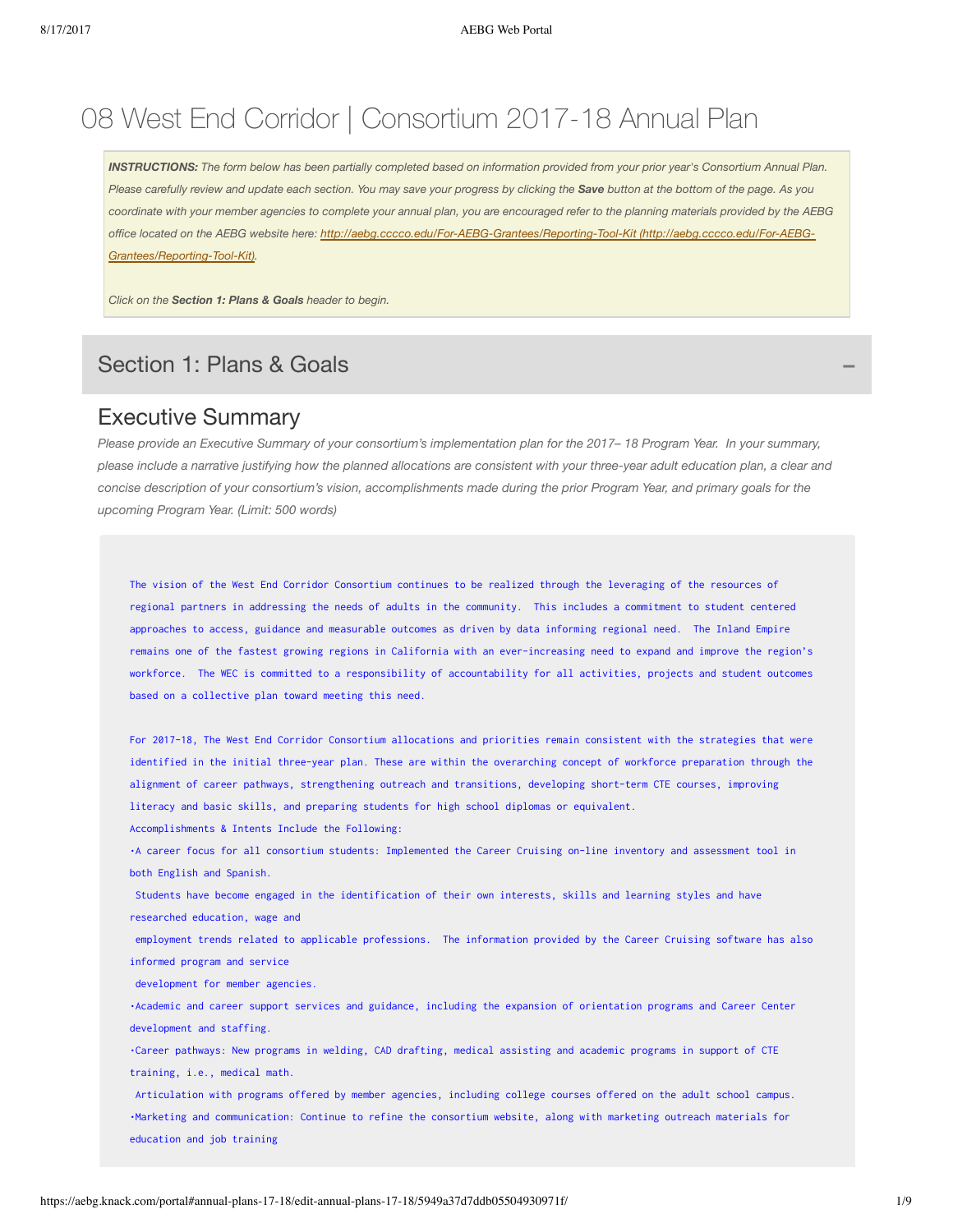#### 8/17/2017 AEBG Web Portal

 programs. The consortium also continues to produce and mail member agency general and program information to over 318,000 households in the region as it has each of the last 4 semesters. Agencies lacking in their own formal program catalog will be developing documents of their own. •Data & Outcomes- Transitioned to updated student data management system, ASAP Version 3, for all adult school member agencies and implementation of TOPSpro Enterprise (CASAS) data software for all member agencies for the purpose of meeting reporting requirements of

the AEBG and WIOA Title II.

•Workforce Development Board MOUs: Consortium membership have participated in the development of local and regional WDB plans and have signed MOU's

 related to Workforce Innovation and Opportunity Act (WIOA) with the county Workforce Development Board. Further enhancing future collaboration with

regional partners.

•WIOA Title II: Three consortium members recently completed the 2018 federal Workforce Innovations and Opportunity Act (WIOA) Title II program

competitive application and have received grant awards.

•Program/Agency Status: Several adult schools achieved WASC 6 year terms of accreditation and one adult school is pursuing initial accreditation.

 Baldy View ROP is COE (Council on Occupational Education) accredited and recently received FAFSA financial aid status. •Chaffey College, a founding member of the West End Consortium, received an "advanced manufacturing" grant designed to address the region's workforce

 needs - particularly around logistics (the movement of goods). To that end, grant funds have been used to develop The "Intech Center". The consortium

 has leveraged resources so that West End students have easier access to the program offerings of the Intech Center, including inventory control and

 forklift certification. Chaffey College was also a finalist for the ASPEN Award recognizing the countries top community colleges.

•Significant professional development involving certificated and classified staff.

•The consortium continues to promote marketing research in the form of bilingual surveys that focus on student

satisfaction, needs, skills gaps and

program development.

•Expansion of GED/ and industry certification testing. (PearsonVUE)

•Increased and updated technology hardware and software across programs to support new CTE programs and the expansion of ESL, GED & High School Diploma

programs, including the implementation of supplemental software and assessment.

•Refined and expanded corrections programs (Chaffey Adult School)

For the 2017-18 fiscal year, the WEC will embrace opportunities to work regionally on assessment and placement of students, use of student data in program design, addressing gaps in service, and strive to implement accelerated learning programs for students. Enhanced consortium-wide professional development and formalized relationships with community partners for leverage existing resources remain a priority. Data management, transition and career service programs will be staffed with qualified personnel in the creation of "single points" of contact in order to maximize agency services and track transitions and outcomes.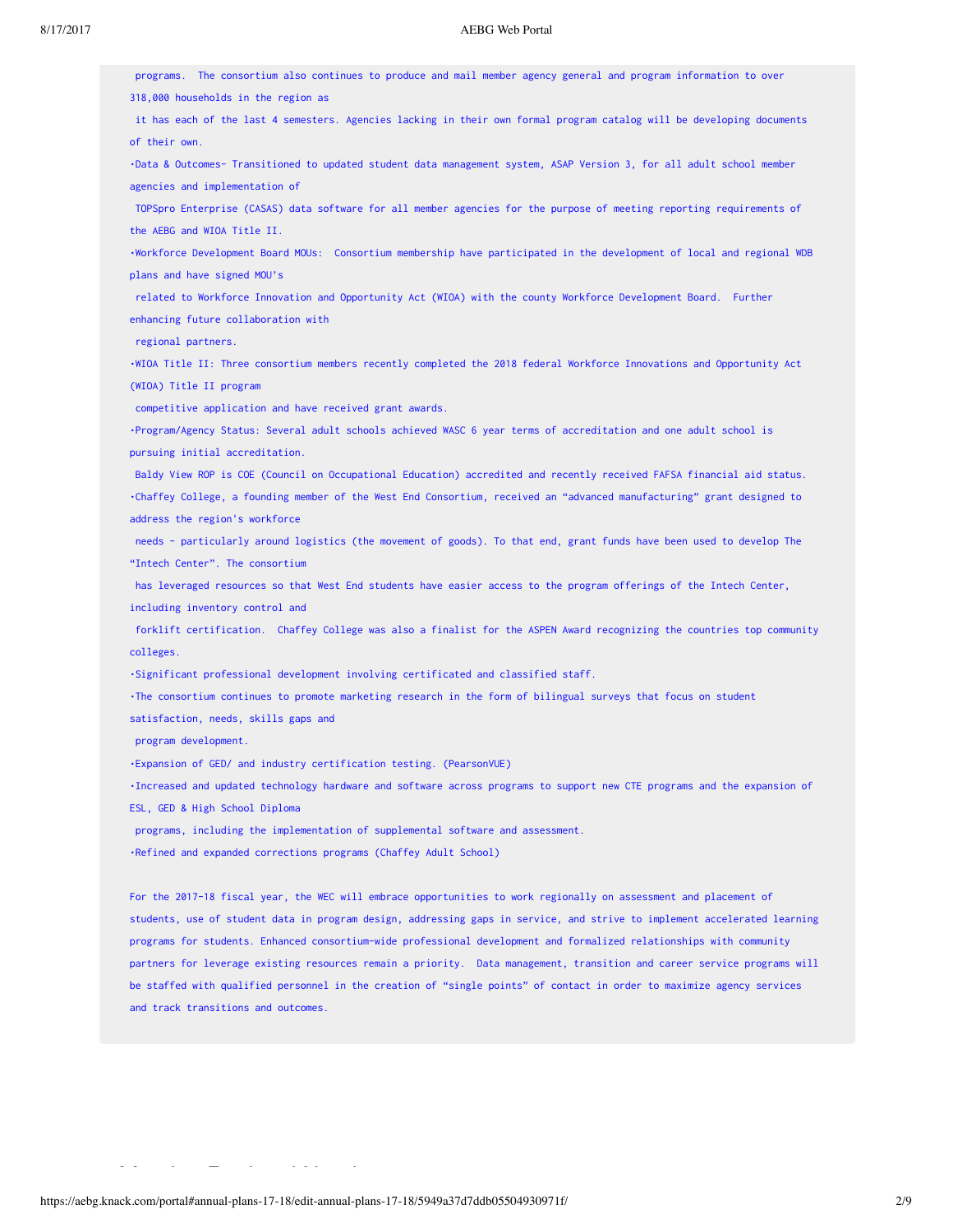### Meeting Regional Needs

What are the primary gaps / needs in your region? How are you meeting the adult education need and identifying the gaps or deficit in your

region? Please provide the reasons for the gap between the need in the region and the types and levels of adult education services currently

being offered.

| Gaps in service / regional needs                                                                                                         | How do you know? What resources did<br>you use to identify these gaps?                                                                                                                                                                                                                                                                                                                                                                                                                            | How will you measure effectiveness /<br>progress toward meeting this need?<br>Please be sure to identify any local<br>indicators planned for measuring<br>student progress.                                                                                                                                                                                                                           |
|------------------------------------------------------------------------------------------------------------------------------------------|---------------------------------------------------------------------------------------------------------------------------------------------------------------------------------------------------------------------------------------------------------------------------------------------------------------------------------------------------------------------------------------------------------------------------------------------------------------------------------------------------|-------------------------------------------------------------------------------------------------------------------------------------------------------------------------------------------------------------------------------------------------------------------------------------------------------------------------------------------------------------------------------------------------------|
| Expand the capacity of ESL, ABE and HSE programs<br>to accommodate regional need, including outreach<br>efforts to reach the uninformed. | Regional demographic and economic<br>data, program wait lists and CASAS<br>assessment data.                                                                                                                                                                                                                                                                                                                                                                                                       | Increased inquiry, demand and as<br>reflected in increased enrollment.<br>Outreach and public relations<br>efforts are being leveraged with an<br>ROP member agency.                                                                                                                                                                                                                                  |
| Increase/Expand Career Technical Education and<br>Workforce Training Opportunities                                                       | An assessment of employment needs and<br>job training available to adults in<br>the region through the use Americas<br>Job Center and community college<br>economic development data. This<br>review includes a thorough accounting<br>of career technical education courses tracked via career assessment and<br>being offered at local school<br>districts, ROP and other not-for-<br>profit providers and Chaffey<br>Community College and any analysis of<br>what resources can be leveraged. | Increased enrollment in member CTE<br>programs and outcome data from the<br>college and other training<br>providers and consortium member<br>organizations. Student progress and<br>outcomes to be monitored and<br>inventory software (Career<br>Cruising), student update records<br>from classroom teachers and<br>assigned support staff and phone,<br>e-mail and social media<br>communications. |
| Increase the number of students transitioning<br>from Adult Education programs to post-secondary<br>education and training.              | Enrollment data & analysis of<br>educational goal data.                                                                                                                                                                                                                                                                                                                                                                                                                                           | Stronger relationships with the<br>community college and other<br>regional partners leading to the<br>development of more formal referral<br>and tracking systems. This includes<br>an identified college liaison for<br>adult and secondary<br>services/transitions.                                                                                                                                 |
| Career & Transition Counseling                                                                                                           | Survey data from students, including<br>feedback on intake processes,<br>anecdotal feedback from staff and<br>students and the success of<br>orientation sessions of other<br>programs.                                                                                                                                                                                                                                                                                                           | Career assessment and inventory<br>tool "Career Cruising" analytics,<br>student data management system<br>participation and outcome updates,<br>mandatory program orientations,<br>including ESL, program placement<br>data and employment, wage and<br>advancement data                                                                                                                              |

#### GAPS IN SERVICE

#### For 2017-18, what strategies are planned to incrementally increase capacity in identified gap areas and / or **help maintain established levels of service (Must list at least one)?**

Identify strategies planned to incrementally increase capacity in identified gap areas as well as those that help maintain established levels of service. Plans will have identified programming and service gaps including lack of providers, services, access, attainment, and/or performance. These might include, but are not limited to, working with other partners in the service area, developing or expanding programs and plans to assess the effectiveness of these expanded efforts.

Analysis of the current schedule of program offerings to increase efficiency and maximize student enrollment opportunity given funding, staffing and facility limitations.

Expand CTE programs by leveraging member resources and facilities, including school district facilities and<br>staff and incorporating CTE training and skill development in the ESL program. Program expansion to be<br>enhanced by

Career center development and staffing for the purpose of establishing systems for serving students,<br>counseling students, informing staff, generating outcome data and communicating with workforce training<br>providers, includ

Seamless Transitions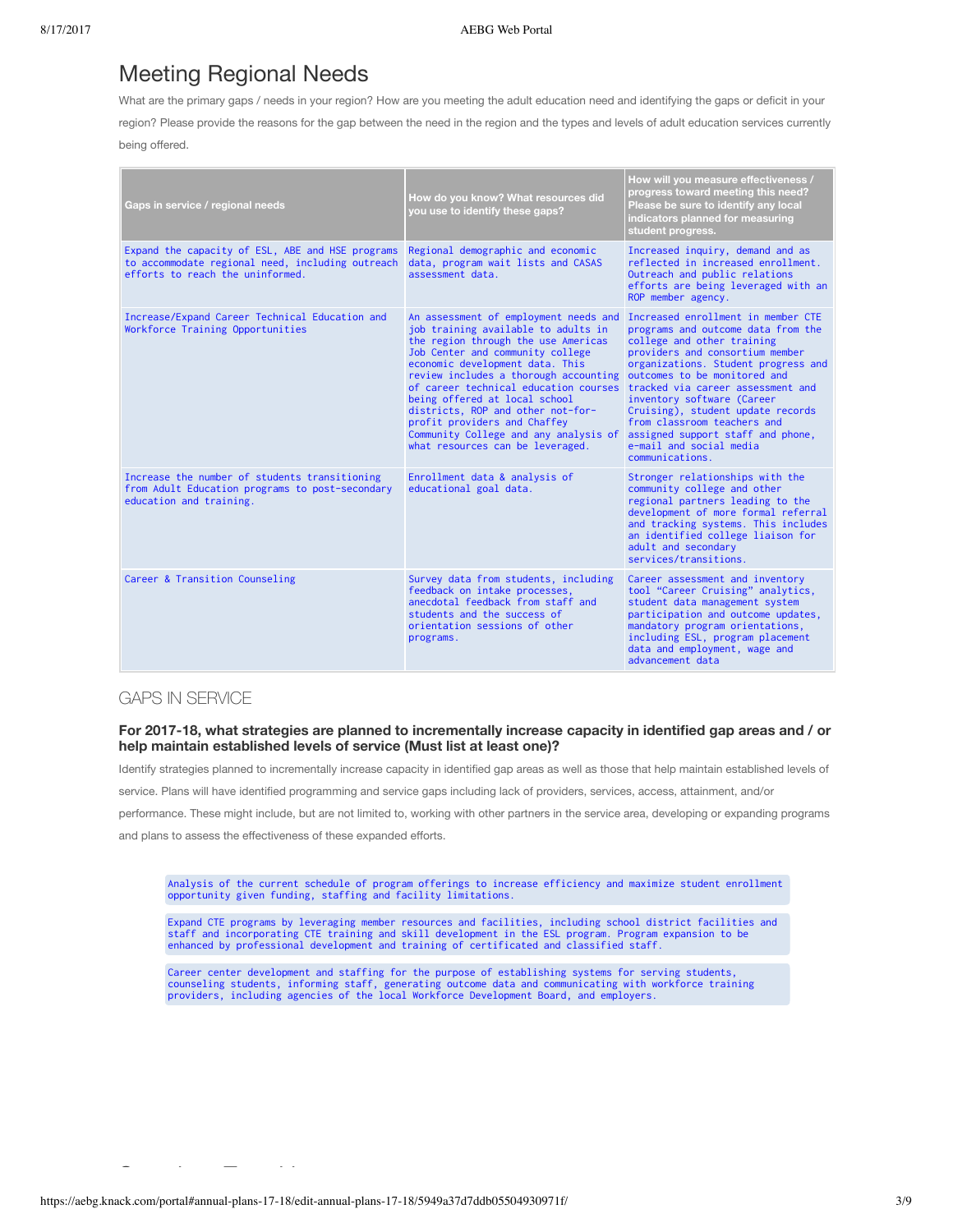### Seamless Transitions

Explain how consortium members and partners are integrating existing programs and services and creating seamless transitions into post-

secondary education or the workforce. Please also identify key challenges faced and / or overcome during the 2016–17 Program Year in your efforts to transition students.

| 2016-17<br><b>Strategy</b>                           | To what<br>extent have<br>these<br>strategies<br>been<br>implemented? | <b>What challenges</b><br>prevented full<br>implementation?                                      | What intervention strategies, if any, are planned for the future? If you are<br>not planning to implement or expand on this strategy in the coming year,<br>tvpe "None"                                                                                                                                                                                                             | <b>What state</b><br>support<br>would be<br>most helpful<br>to fully<br><b>implement</b><br>this<br>strategy? |
|------------------------------------------------------|-----------------------------------------------------------------------|--------------------------------------------------------------------------------------------------|-------------------------------------------------------------------------------------------------------------------------------------------------------------------------------------------------------------------------------------------------------------------------------------------------------------------------------------------------------------------------------------|---------------------------------------------------------------------------------------------------------------|
| Articulation<br>PD <sub>&amp;</sub><br>Collaboration | $3 -$ Somewhat<br>implemented                                         | Historical<br>barriers and<br>lack of<br>previous<br>collaboration                               | Professional Development has been strongly implemented for both<br>certificated and classified personnel. The college has designated<br>an adult education and secondary education position for the<br>purpose of developing seamless transitions and organizing<br>collaboration and articulation activities.                                                                      |                                                                                                               |
| Career<br>Assessment                                 | $4$ - Mostly<br>implemented                                           | Varying<br>program and<br>student<br>schedules &<br>sufficient PD<br>for staff                   | Staff have received and will continue to receive training related More data<br>to AEBG and WIOA reporting requirements and the impact on<br>programs and student outcomes. Career Cruising training for staff<br>is current and ongoing for the purpose of ensuring implementation<br>with clarity and fidelity.                                                                    | definition,<br>gathering<br>and outcome<br>guidance                                                           |
| Career<br>Centers                                    | $3 -$ Somewhat<br>implemented                                         | Hiring<br>practices and<br>facility<br>development<br>formalities<br>/bureaucracies              | While the community college and ROP members currently have formal<br>systems in place, the adult school have made strong progress<br>toward full implementation. One adult school has created a formal<br>career center staffed with qualified personnel while several<br>others have added staffing to begin the work and are in the midst<br>of realizing actual physical spaces. |                                                                                                               |
| <b>CTE Training</b>                                  | $4$ - Mostly<br>implemented                                           | Facilities and<br>start-up<br>hurdles<br>related to<br>program<br>familiarity &<br>staffing etc. | New CTE programs have been implemented by all members and<br>existing programs have been enhanced and leverage for consortium-<br>wide enrollment. Programs in welding, CAD drafting, forklift, and<br>numerous healthcare related offerings are flourishing and some<br>have exceeded enrollment capacity.                                                                         |                                                                                                               |
| Logistics<br>Academy                                 | $3 -$ Somewhat<br>implemented                                         | Collaboration<br>and sufficient<br>time for<br>planning and<br>development                       | Foundational programs have been developed and relationships<br>leading to implementation have been established.                                                                                                                                                                                                                                                                     |                                                                                                               |

#### **For 2017-18, what NEW strategies are planned to Integrate existing programs and create seamless transitions into postsecondary education or the workforce (Must list at least one)?**

How will the Consortium align and connect existing and future adult education programs to postsecondary academic pathways and/or

career pathways leading to employment? Activities should address how the Consortium will align placement tools, curriculum, assessment

tools and rubrics, and student performance outcomes across delivery systems to ensure that student transition paths, both between

providers and into postsecondary credit programs, are understood and supported across all systems.

Full implementation of career assessment and inventory tool, Career Cruising for the purpose of gathering workforce data related to student goals, interest and ability and enhancing/creating programs, including transition programs, to address these demands.

Student I.D. card and attendance monitoring system for increasing student connectivity and tracking student participation, not only in classes, but participation in or receipt of services, specifically related to transition systems and process.

Assessment of students for community college readiness and/or remediation, implement signed Workforce Development Board agreements (MOUs) for shared resources, date sharing and the mutual sharing/locating of agency personnel.

Student Acceleration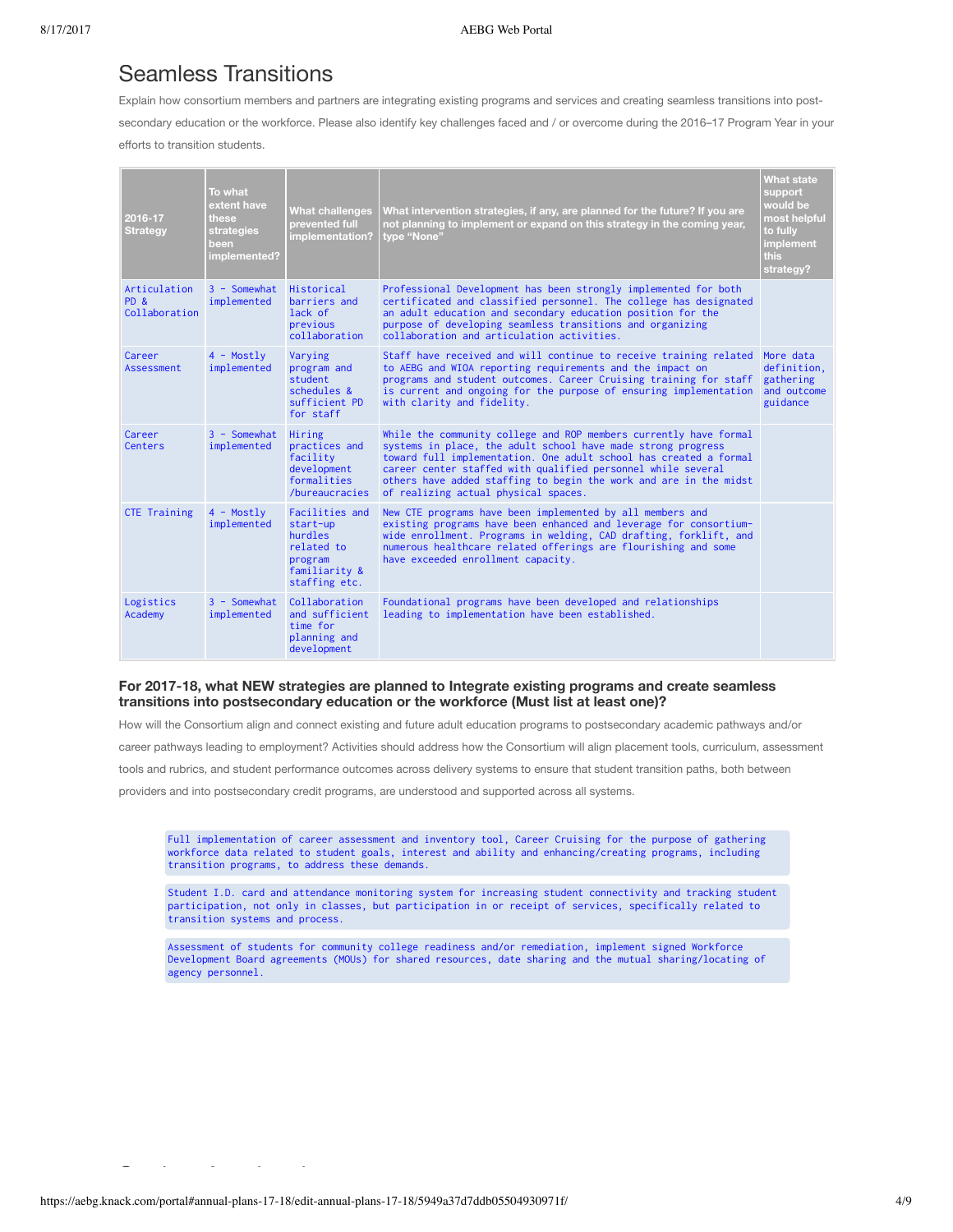### Student Acceleration

Explain how your consortium members and partners have employed approaches proven to accelerate a student's progress toward his or her academic or career goals, such as contextualized basic skills and career technical education, and other joint programming strategies between adult education, post-secondary institutions, and career technical education.

| 2016-17<br><b>Strategy</b>                             | To what<br>extent have<br>these<br>strategies<br>been<br>implemented? | What challenges prevented full<br>implementation?                                                                                                                                                                       | What intervention strategies, if any, are planned for<br>the future? If you are not planning to implement or<br>expand on this strategy in the coming year, type<br>"None"                                                                                                                        | <b>What state</b><br>support<br>would be<br>most<br>helpful to<br>fully<br>implement<br>this<br>strategy? |
|--------------------------------------------------------|-----------------------------------------------------------------------|-------------------------------------------------------------------------------------------------------------------------------------------------------------------------------------------------------------------------|---------------------------------------------------------------------------------------------------------------------------------------------------------------------------------------------------------------------------------------------------------------------------------------------------|-----------------------------------------------------------------------------------------------------------|
| Accuplacer                                             | $3 -$ Somewhat<br>implemented                                         | Time to collaborate and set in<br>place with community college<br>representatives and training for<br>staff                                                                                                             | Community college placement assessment programs<br>implemented for ease of access, valid referral<br>systems and professional development to create<br>clear understandings of purpose and procedure,<br>including intervention and remediation.                                                  |                                                                                                           |
| Career<br>Cruising                                     | $4$ - Mostly<br>implemented                                           | While one agency's district<br>leadership has concerns related to<br>vendor policy and student<br>confidentiality, implementation<br>has made tremendous strides and is<br>very near producing very strong<br>outcomes. | Continued refinement of the program to ensure<br>accurate data input and outcomes and maximize<br>access to the wealth of information available to<br>students and instructional staff.                                                                                                           |                                                                                                           |
| <b>GED</b><br>Preparation<br>in English &<br>Spanish   | $4$ - Mostly<br>implemented                                           | While programs have been expanded<br>across the board, including<br>distance learning opportunities,<br>not every agency has yet<br>implemented GED preparation<br>classes in Spanish.                                  | Continue to accommodate demand, evaluate<br>instructional practice based on outcome data and<br>professionally develop staff. All adult agencies<br>will pursue Spanish language offerings and/or<br>establish functional referral systems to<br>adjacent agencies.                               |                                                                                                           |
| Open Entry<br>ESL, GED<br>Prep &<br>Online<br>Programs | $5 - Fullv$<br>implemented                                            |                                                                                                                                                                                                                         | These programs will continue to be evaluated for<br>access and curricular content                                                                                                                                                                                                                 |                                                                                                           |
| Supplemental<br>Software                               | $5 - Fully$<br>implemented                                            |                                                                                                                                                                                                                         | Agencies have participated in formal selection<br>processes involving instructional staff and<br>provided PD to program staff. Supplemental<br>software has and will continue to be implemented<br>to serve needs related to differentiation and<br>assessment preparation, including Accuplacer. |                                                                                                           |

#### **For 2017-18, what strategies are planned to accelerate student progress (Must list at least one)?**

Identify activities that you will implement and/or improve through using specific evidence- based strategies across the region, within and between systems where they currently don't exist, to accelerate student's progress. Common strategies include compressing courses into shorter, more intensive terms (accelerated), individualized instruction based on a student's competencies (competency-based), and putting basic skills content into the context of a student's goals and career path (contextualized).

One agencies efforts to shorten/intensify daytime ESL offerings and increase enrollment opportunities will be evaluated for increased student outcomes and overall success.

Expand high school career pathways in order to leverage resources and shorten program completion as these students complete capstone courses as adults.

Continue to explore new and critique existing distance learning programs, i.e., online high school diploma and GED preparation and CTE, for acceleration while maintaining meaningful rigor and relevancy.

Shared Professional Development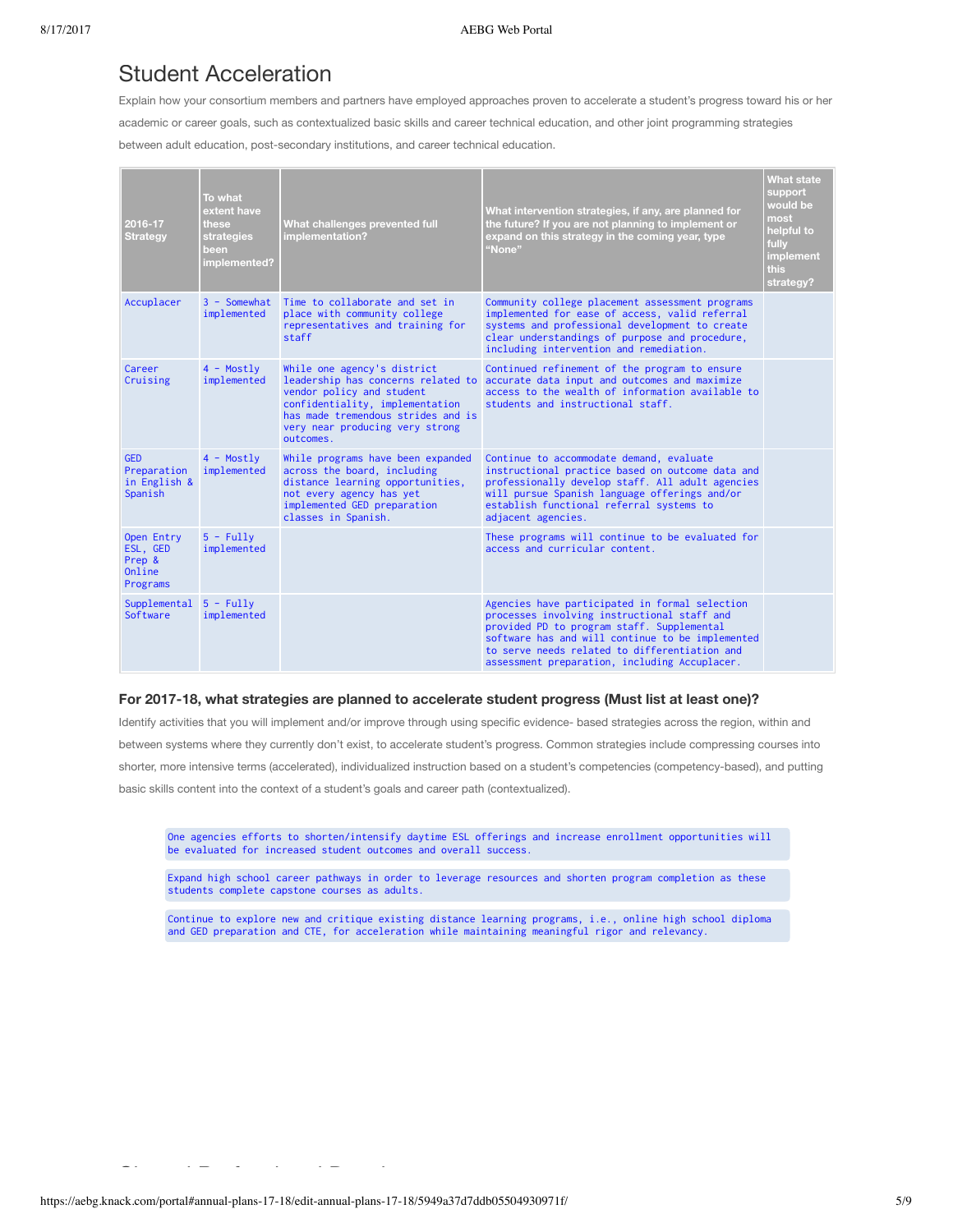### Shared Professional Development

Explain how your consortium has collaborated in the provision of ongoing professional development opportunities for faculty and other staff

to help them achieve greater program integration, consortium alignment, and improve student outcomes.

| 2016-17 Strategy                     | To what<br>extent have<br>these<br>strategies<br>been<br>implemented? | <b>What challenges</b><br>prevented full<br>implementation?           | What intervention strategies, if any, are planned for<br>the future? If you are not planning to implement or<br>expand on this strategy in the coming year, type<br>"None"                                                                                                                                                                                                                 | <b>What state</b><br>support would be<br>most helpful to<br>fully implement<br>this strategy?                                                       |
|--------------------------------------|-----------------------------------------------------------------------|-----------------------------------------------------------------------|--------------------------------------------------------------------------------------------------------------------------------------------------------------------------------------------------------------------------------------------------------------------------------------------------------------------------------------------------------------------------------------------|-----------------------------------------------------------------------------------------------------------------------------------------------------|
| ABE/GED Software                     | $5 - Fullv$<br>implemented                                            |                                                                       | Continued analysis of current platforms being<br>utilized and ongoing consideration of new<br>systems. Ongoing PD for instructional staff.                                                                                                                                                                                                                                                 | Advisement of<br>current trends<br>and successful<br>implementations                                                                                |
| Articulation/Collaboration           | $4 - Mostly$<br>implemented                                           | Time and<br>issues related<br>to staff<br>schedules                   | Use of agency designated staff and new<br>consortium program director to communicate,<br>develop and organize meaningful collaboration<br>between certificated and classified staff of<br>member agencies and regional partners.                                                                                                                                                           |                                                                                                                                                     |
| <b>ASAP</b>                          | $5 - Fullv$<br>implemented                                            |                                                                       | Continue to become familiar with the<br>capabilities and nuances of this student data<br>management system, train staff and evaluate for<br>continued implementation.                                                                                                                                                                                                                      | Exploration of<br>refinement of<br>this system or<br>development of a<br>statewide system<br>for improved<br>management of<br>data and<br>outcomes. |
| Career Cruising                      | $4$ - Mostly<br>implemented                                           | Ongoing<br>training and<br>full adoption<br>by all member<br>agencies | Ongoing and refined training for staff<br>regarding program implementation and the<br>development of related curriculum and<br>activities.                                                                                                                                                                                                                                                 | Consider this or<br>related program<br>for statewide<br>data gathering<br>and analytics.                                                            |
| <b>CASAS Training</b>                | $5 - Fullv$<br>implemented                                            |                                                                       | Ongoing training.                                                                                                                                                                                                                                                                                                                                                                          |                                                                                                                                                     |
| <b>ESL Software</b>                  | 4 - Mostly<br>implemented                                             | Time to<br>thoroughly<br>train staff<br>outside<br>initial pilots     | While not every agency has implemented<br>supplemental software for ESL (Burlington<br>English), those that have are serving as models<br>for the consideration by consortium membership<br>and are in the process of developing PD for<br>full implementation beyond any pilot programs.<br>Agencies are experiencing positive feedback<br>from students and positive assessment results. | State advisement<br>to districts<br>concerned about<br>vendor country<br>of origin and<br>adult student<br>confidentiality.                         |
| Workforce<br>Awareness/Regional Need | $4 - Mostly$<br>implemented                                           | Ongoing nature<br>of of PD<br>required of<br>this strategy            | Continued collaboration and cross training of<br>staff, specifically WDB and America's Job<br>Center staff.                                                                                                                                                                                                                                                                                | Uniform data<br>systems and<br>procedures                                                                                                           |

#### **For 2017-18, what NEW strategies are planned to provide shared professional development (Must list at least one)?**

A critical element to ensuring the effective implementation of the Consortium's plans to improve adult education programs are faculty and staff equipped with the skills, knowledge, and support needed to deliver high-quality instruction and use classroom support strategies that foster learner persistence and goal achievement. Significant and effective professional development will be required to build capacity within the existing systems to deliver this new vision for adult learning throughout the state.

Increased collaboration among member agencies with the community college for the purpose increasing student transitions and informing and developing course and program articulations.

WIOA related professional development between Title I and Title II agencies and the wealth of opportunity available to students among these entities.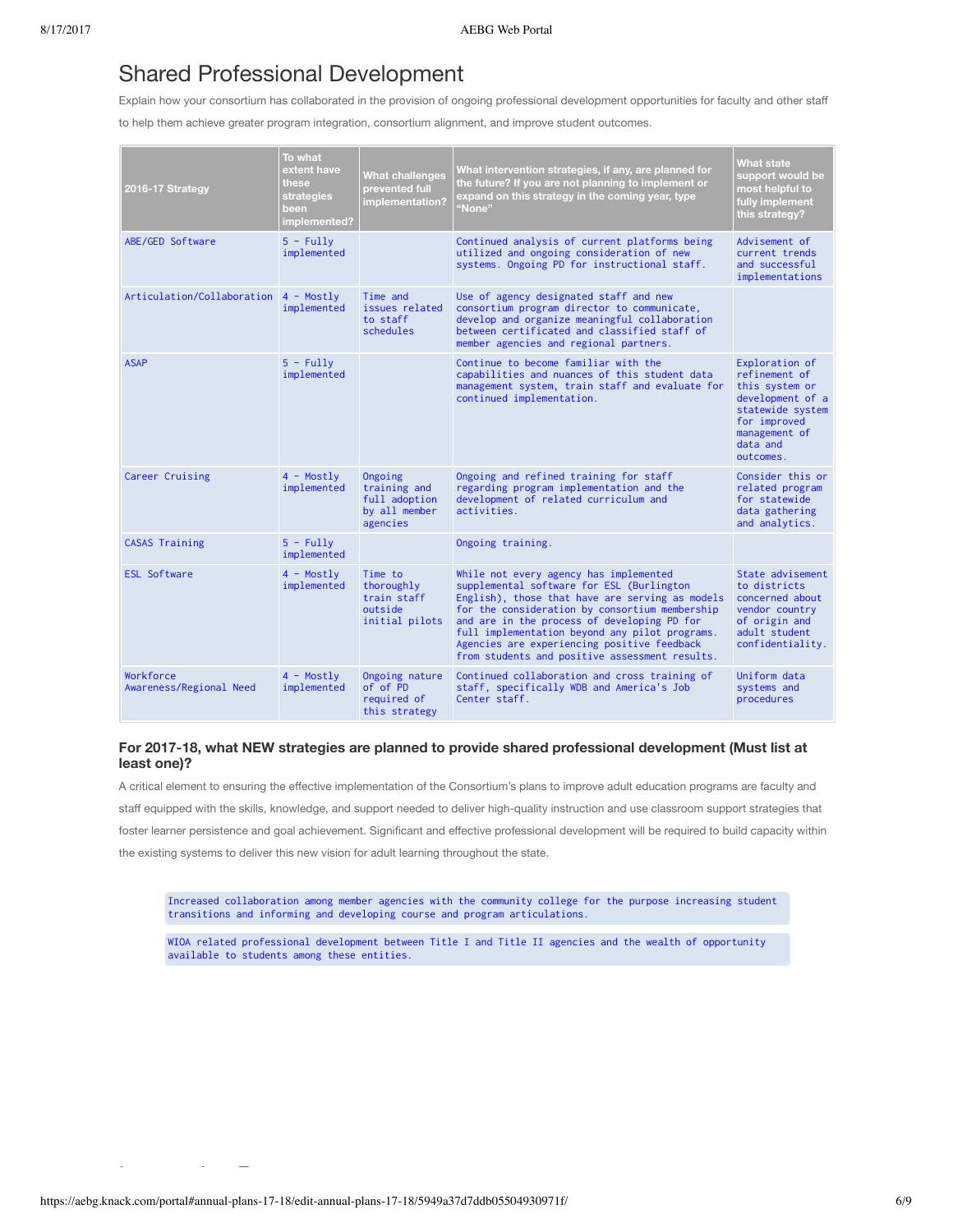## Leveraging Resources

See the attached adult education fiscal resources table on your consortium fact sheet. Explain how your consortium is leveraging and braiding these funds sources including those provided by consortium members and partners, incorporating existing regional structures, and reaching out to stakeholders and partners for participation and input.

| 2016-17<br>Strategy                  | To what<br>extent have<br>these<br>strategies<br>been<br>implemented? | What challenges<br>prevented full<br>implementation?                                                                                           | What intervention strategies, if any, are planned for the future? If you are not<br>planning to implement or expand on this strategy in the coming year, type<br>"None"                                                                                                                                                                                                                                                                                                                                                                                                                                                                                                                                                                                  | <b>What state</b><br>support<br>would be<br>most helpful<br>to fully<br><b>implement</b><br><b>this</b><br>strategy?                     |
|--------------------------------------|-----------------------------------------------------------------------|------------------------------------------------------------------------------------------------------------------------------------------------|----------------------------------------------------------------------------------------------------------------------------------------------------------------------------------------------------------------------------------------------------------------------------------------------------------------------------------------------------------------------------------------------------------------------------------------------------------------------------------------------------------------------------------------------------------------------------------------------------------------------------------------------------------------------------------------------------------------------------------------------------------|------------------------------------------------------------------------------------------------------------------------------------------|
| Education<br>Program                 | Corrections 3 - Somewhat<br>implemented                               | Internal<br>demands of<br>corrections<br>facilities<br>related to<br>inmate<br>populations<br>and issue<br>faced by<br>released<br>individuals | Expanded programs and creative approaches in the institutional<br>setting and the development of programs for released individuals<br>with consideration to location, transportation and proximity to<br>employment related training and opportunities.                                                                                                                                                                                                                                                                                                                                                                                                                                                                                                  | <b>These</b><br>individuals<br>require a<br>great deal<br>of support<br>after<br>release<br>well beyond<br>education<br>and<br>training. |
| <b>CTE</b>                           | $5 - Fullv$<br>implemented                                            | While never<br>fully<br>implemented,<br>meaningful<br>growth has<br>been realized                                                              | Community college programs, specifically the college's "Intech<br>Center" will be leveraged with referrals to this and other college<br>and ROP programs. Co-located college programs will be expanded and<br>secondary school district programs, staff and facilities will be<br>continue to be leveraged for adults. Adult school and ROP courses<br>that have been developed or planned include, but are not limited<br>to, welding, CAD drafting, medical assisting and numerous other<br>medical related programs and academic programs in support of CTE<br>training, i.e., medical math. Opportunities created by a college<br>CTE grant will also increase opportunities for consortium adults.                                                  |                                                                                                                                          |
| <b>ESL</b>                           | $4 - Mostly$<br>implemented                                           | Collaboration<br>and<br>articulation<br>with the<br>college<br>programs has<br>begun and will<br>be increased.                                 | ESL will continue to see increases in the number of classes located<br>at member district feeder and high schools. Relationships with the<br>feeder districts outside of the member agencies will also continue<br>to be explored. ESL offerings serve as an extension of services to<br>the community, including parent education, and serve as a bridge to<br>consortium member offered ABE, GED, HSD and CTE programs.<br>Collaboration with community college ESL programs will also<br>increase articulation among staff and result in curricular<br>alignments and student transition to advanced level courses and<br>programs. Integrated CTE, including the incorporation of<br>supplemental software, will also enhance the ESL program.       |                                                                                                                                          |
| High School 5 - Fully<br>Diploma     | implemented                                                           |                                                                                                                                                | Highly qualified district instructors continue teach evening high<br>school diploma courses and online diploma classes. These teachers<br>bring the cutting edge strategy and pedagogy to the adult school<br>classroom as developed through collaboration, PD and technology at<br>the secondary level. Structured online programs offer distance<br>learning opportunities for students experiencing barriers to<br>traditional programs. More students are transitioning to the<br>community college as a result of orientations, college<br>presentations and campus visits and co-located classes. ROP members<br>are referring students to the adult school programs and adults are<br>referred to ROP CTE and industry certification assessments. |                                                                                                                                          |
| Workforce<br>Development implemented | $5 - Fullv$                                                           |                                                                                                                                                | WDB & Americas Job Centers MOUs will result in increased<br>collaboration and program sharing resulting in co-located services,<br>data sharing, client tracking and PD for staff. Students will also<br>take advantage of resume, interviewing, employment skills, job<br>search, workforce training, job fairs etc. Relationships with<br>workforce training providers, placement services and industry<br>associations will continue to be cultivated and bear fruit. Shared<br>activities, marketing efforts and informative events will inform<br>stakeholders.                                                                                                                                                                                     |                                                                                                                                          |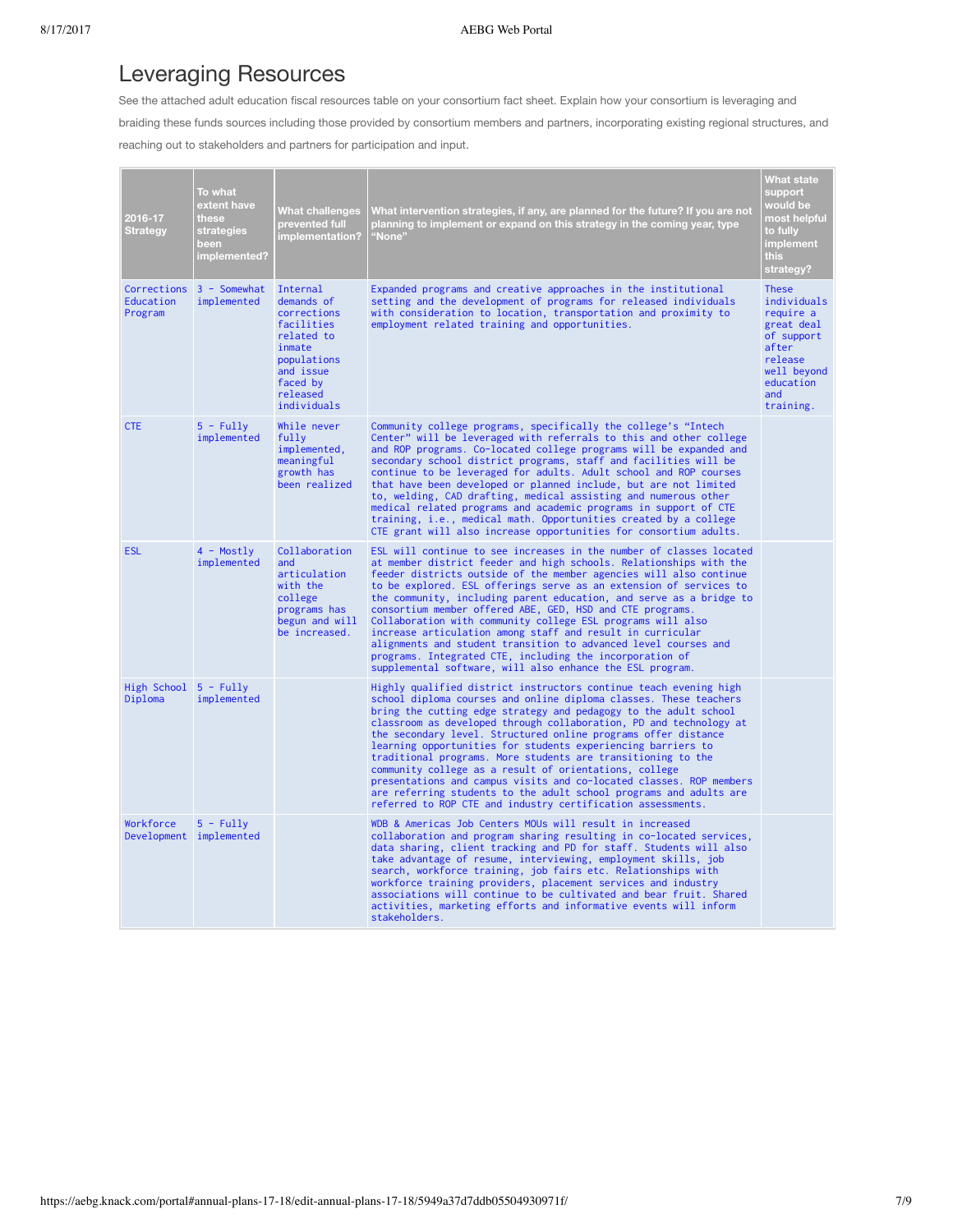#### **For 2017-18, what NEW strategies are planned to leverage existing regional structures, including, but not limited to, with local workforce investment areas (Must list at least one)?**

Identify strategies planned to leverage existing regional structures and utilization of resources, including leverage existing assets or structures to benefit the adult learners in the region. These assets or structures might include, for example, contributions from or collaborations with local Workforce Investment Boards (WIBs), industry employer groups, chambers of commerce, and county libraries.

Greater and more intense cooperation with the local WDB and America's Job Center, including but not limited to, data sharing, client/student referrals, and co-located personnel and services.

Leverage the addition of adult education, college and ROP staffing to enhance existing programs and develop new transition and counseling services, expand orientation programs and communicate with staff, current and past students and workforce training and employers in a "one stop" approach to the gathering and analysis of student outcome data.

### Section 2: Fiscal Management **−**

Please provide an update on your AEBG fiscal spending. In the table below, identify the total MOE & Non-MOE funding spent or *encumbered for the 2015-16 and 2016-17 program years.*

| Total               | \$13,566,778                        | \$11,150,011       | \$2,416,767                     |
|---------------------|-------------------------------------|--------------------|---------------------------------|
| 2016-17             | \$6.833.501                         | \$4,416,734        | \$2,416,767                     |
| 2015-16             | \$6,733,277                         | \$6,733,277        | \$0                             |
| <b>Program Year</b> | <b>Total AEBG</b><br><b>Funding</b> | <b>Total Spent</b> | <b>Total Funds</b><br>Remaining |

*Please identify challenges faced related to spending or encumbering AEBG funding.*

District hiring concerns related to the tumultuous history of adult education funding in the state and the uncertainty of future funding has been a concern. While much appreciated, managing multiple allocations, most with a three year life span, has been challenging. Having said this, our consortium has worked hard to positively impact our community through the thoughtful and appropriate allocation and expenditure of adult education funds.

Please describe your approach to incorporating remaining funds from 2015-16 and 2016-17 into activities planned for 2017-18. (Limit: *250 words)*

The West End Corridor Consortium of agencies has a plan for the appropriate and agreed upon use of remaining funds. Program growth as described in this report and several capital projects directly associated with plan objectives will expend remaining 15-16 and 16-17 funds.

### Section 3: Certification and Submission **−**

As a condition of receiving AEBG funds, each Consortium must confirm they have read, understand, and agree to adhere to the *measures put forth in the 2017–18 AEBG General Assurances Document.*

Failure to meet the requirements listed in the 2017-18 AEBG General Assurances Document may result in a determination of non*compliance and lead to partial or complete loss of Consortium and / or Member funding.*

 $\sum_{i=1}^{\infty}$  and  $\sum_{i=1}^{\infty}$  and  $\sum_{i=1}^{\infty}$  (Required)